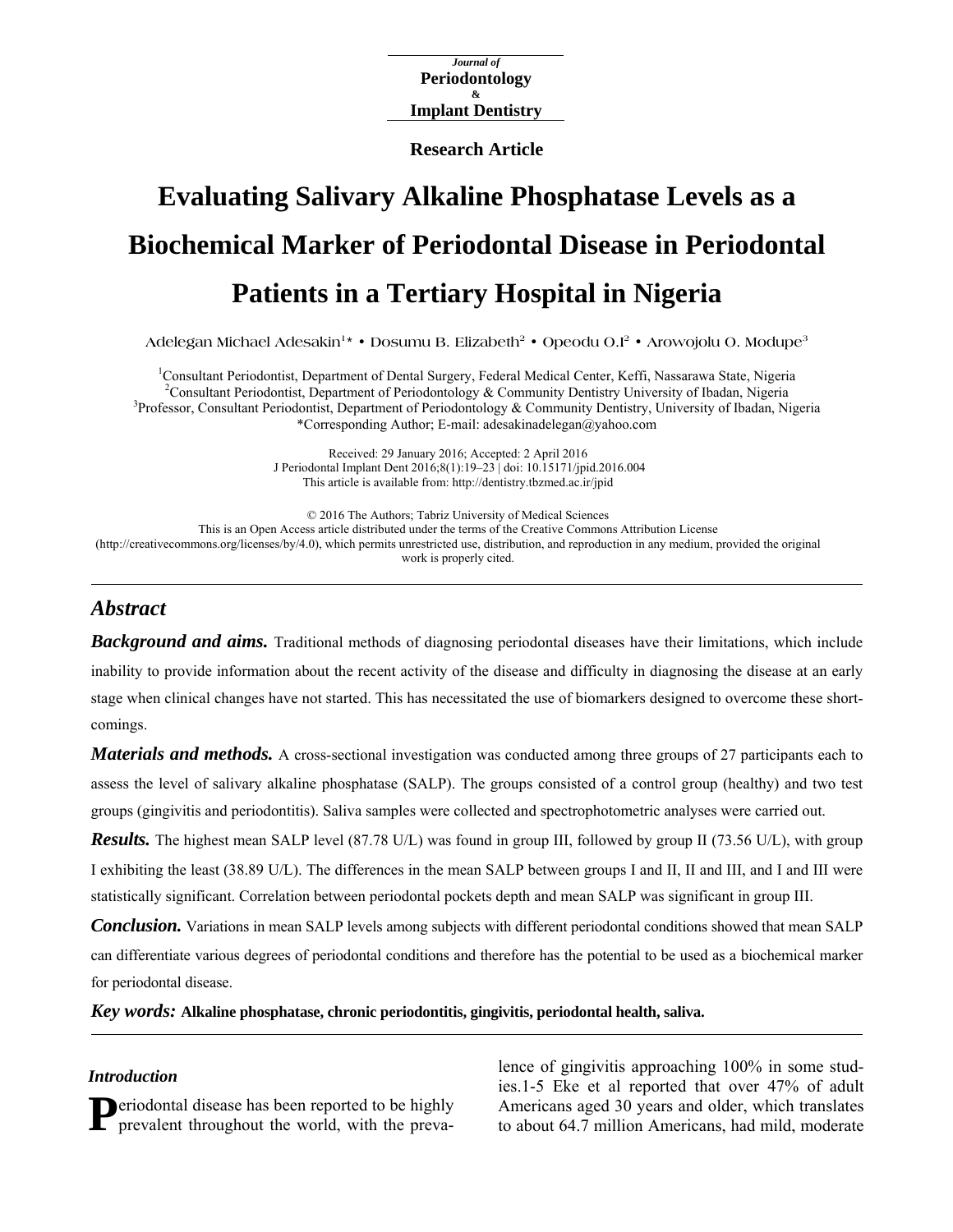or severe forms of periodontitis. The disease has been described as one of the most prevalent noncommunicable diseases similar to cardiovascular disease and diabetes mellitus, and it is more prevalent among ethnic minorities.2,5 People of African origin tend to have higher prevalence of periodontal diseases than the Caucasians, irrespective of their socio-economic status.4,6

A bidirectional relationship has been reported between periodontal disease and systemic conditions such as uncontrolled diabetes mellitus, pregnancy and pregnancy outcome.7-11 Due to this relationship, periodontal disease has been considered to be the sixth complication of diabetes mellitus, which underscores the importance of the disease to systemic health.12 Apart from the possible effects on the systemic health, periodontal disease, whether the chronic or the aggressive form, also has negative psychosocial consequences on the lives of many individuals. Such effects include depression, mood changes and avoidance due to the unacceptable state of the affected teeth and loss of many teeth as a result of the disease.13,14 This disease poses both health and psychosocial risks to human beings. Therefore, it is necessary to accurately diagnose the disease early enough for prompt management, which will prevent many of the possible consequences.

Traditional methods of diagnosing periodontal disease are based on the identification of clinical signs of inflammation, which are usually a result of tissue destruction. This may lead to a delay in the diagnosis of the disease, which has led to searching for better alternatives. One of the evolved methods is the use of molecular biomarkers that will reveal a hidden lethal threat to the periodontium before the disease becomes complicated.15,16 Alkaline phosphatase (ALP), a phosphor-hydrolytic enzyme, which plays a role in bone metabolism and expressed during inflammation, is an example of such biologic molecules studied as a potential marker for periodontal disease.17-19 Therefore, this study was carried out to assess the level of ALP in health in comparison with that in gingivitis and chronic periodontitis to ascertain the possibility of its usefulness as a biomarker in the diagnosis of periodontal diseases.

# *Materials and Methods*

This study was conducted on 81 patients attending the Periodontology Clinic of the University College Hospital, Ibadan, Nigeria. The subjects were allocated to three equal groups, consisting of a control group (group I) and two test groups (groups II and III). Group I consisted of subjects with clinically

healthy periodontium (no mucosal ulceration, absence of any probing pocket depth that exceeded 3 mm, no bleeding on gentle probing and no clinical attachment loss). Group II consisted of subjects with gingivitis (presence of gingival bleeding on probing, no probing pocket depth that exceeded 3 mm, and no clinical attachment loss). Group III consisted of subjects with chronic periodontitis having at least a pocket that was deeper than 4 mm, or clinical attachment loss of  $\geq 1$  mm, and/or radiographic evidence of bone loss.

# *Sample Collection*

Sterile sample bottles were coded according to the grouping of the participants. Three milliliter (3 mL) of un-stimulated whole saliva pooled in the floor of the mouth was collected using a micropipette into the sterile bottles, which were immediately placed in an ice bag and transported to the laboratory for determination of its ALP level. In the laboratory, the samples were stored in a refrigerator at a temperature of -20°C and spectrophotometric analyses were carried out within five days of collection.20,21

# *Exclusion criteria*

Pregnant, lactating, menstruating and postmenopausal women were excluded from the study. Furthermore, active smokers, those with systemic diseases necessitating the use of prophylactic antibiotic before periodontal examination, those that had used an antimicrobial agent or anti-inflammatory drugs within the last three months and those with history of xerostomia were excluded. The study was approved by the joint UI/UCH Ethics Review Committee before commencement.

## *Statistical Analyses*

Data was entered into a personal computer and analyzed using a commercial statistical software program. Mean  $\pm$  SD were calculated for each variable. One-way ANOVA was used to evaluate the differences between the groups. The correlation between salivary ALP and clinical parameters were calculated using Pearson's test. Statistical significance was considered at  $P \le 0.05$ .

# *Results*

Eighty-one subjects were recruited for the study and were grouped into three equal groups of 27 subjects per group. Each group consisted of 13 (48.1%) males and 14 (51.9%) females. Subjects with a healthy periodontium constituted the youngest among the participants with a mean age of  $31.2 \pm 4.6$  years and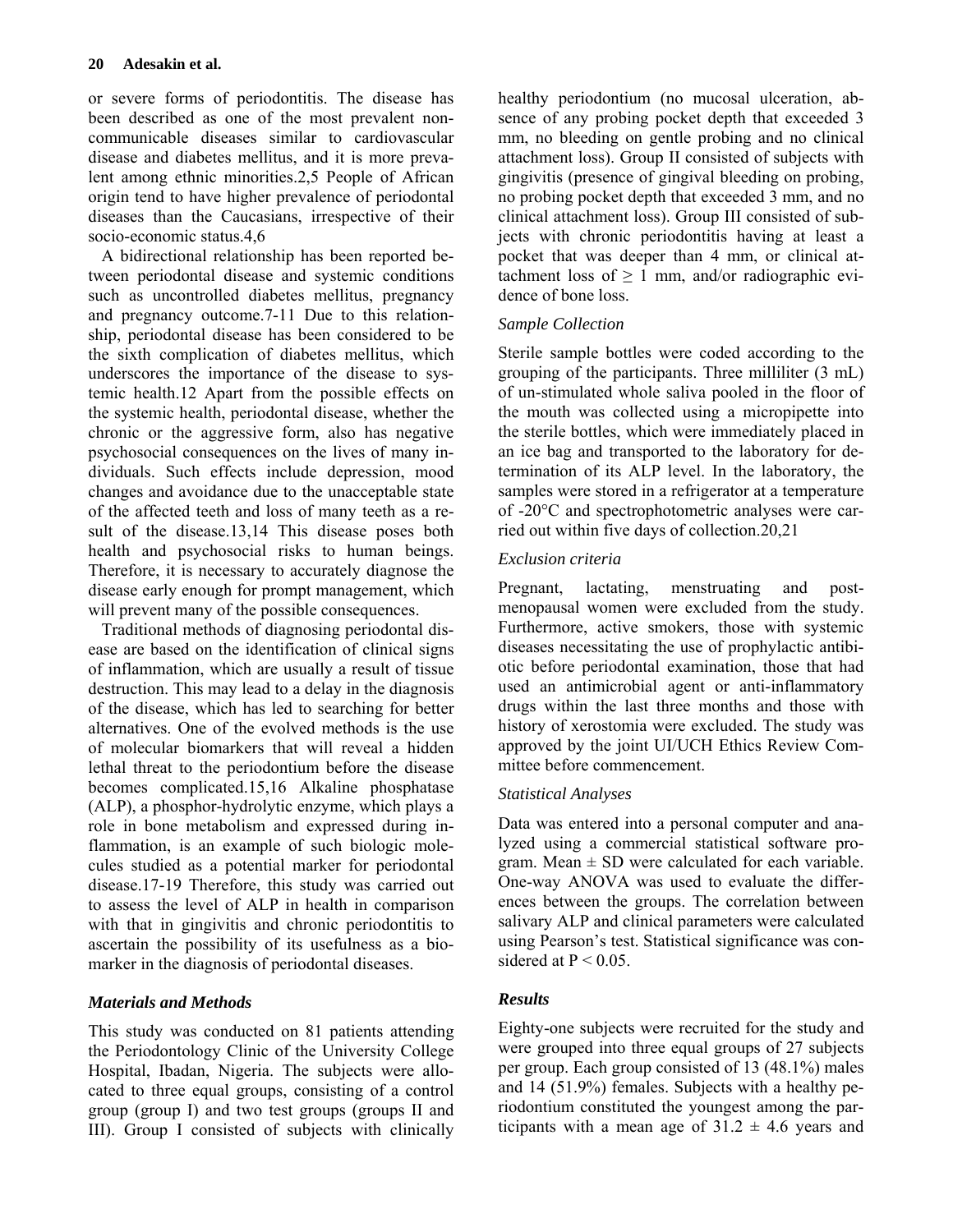| (Years)<br>Age group | Group I $(\% )$ | Group II $(\% )$ | Group III $(% )$ | Total $(\% )$ |
|----------------------|-----------------|------------------|------------------|---------------|
| $<$ 30               | 14(51.9)        | 10(37.0)         | 7(25.9)          | 31(38.3)      |
| $31 - 40$            | 12(44.4)        | 14 (51.9)        | 8(29.7)          | 34(42.0)      |
| > 41                 | 1(3.7)          | 3(11.1)          | 12(44.4)         | 16(19.7)      |
| Total $(\% )$        | 27 (100)        | 27 (100)         | 27 (100)         | 81 (100)      |
| Mean Age $\pm$ SD    | 31.2(4.6)       | 32.6(4.8)        | 37.9(8.3)        |               |

**Table 1. Age distribution of the subjects** 

those in group III, with chronic periodontitis, were the oldest with a mean age of  $37.9 \pm 8.3$  years (Table 1). The subjects in group I had the least mean gingival index of  $0.44 \pm 0.76$  mm, while in group III they had the highest with a mean of  $1.78 \pm 0.41$  mm. Probing pocket depth was the deepest among those in the chronic periodontitis group (III), with a mean of  $3.46 \pm 0.79$  mm, while the subjects with healthy periodontium had the least pockets (Table 2).

Salivary alkaline phosphatase levels of subjects in group I ranged from 30 to 52 U/L with a mean of  $38.89 \pm 4.99$  U/L, while those of subjects in groups II and III ranged from 39 to 101 U/L with a mean of  $73.56 \pm 14.04$  U/L and 46 to 137 U/L with a mean of  $87.78 \pm 22.52$  U/L, respectively (Table 3). The mean salivary alkaline phosphatase levels of the subjects in group III was the highest (87.78 U/L), followed by those in group II (73.56 U/L) while those in group I had the least (38.89 U/L).

When the levels of salivary alkaline phosphatase of subjects in the three groups were compared using one-way ANOVA, there were statistically significant differences between groups I and II, II and III, I and III (Table 4). There was also a positive correlation between the probing pocket depths and salivary alkaline phosphatase levels in group III, albeit mild (Figure 1).

#### *Discussion*

Periodontal disease is an inflammatory condition which may involve gingival inflammation, periodontal ligament destruction and alveolar bone resorption. In periodontal disease changes in biochemical constituents in tissues occur as a result of metabolic changes. These metabolic changes are brought about by the interaction between the bacteria and the host cells. These lead to production of tissue breakdown products, release of enzymes from host cells and se-

cretion of pro-inflammatory products.15 These products have been evaluated for the diagnosis of diseases, including periodontal disease. ALP is one of the enzymes evaluated for the early diagnosis of periodontal disease.15 It has been reported to have the potential to differentiate among varying periodontal conditions.22 ALP also plays a role in gingival inflammation and bone metabolism.18 Subjects with periodontal disease, either gingivitis or chronic periodontitis, were averagely older than those with healthy periodontium, which presents a picture of periodontal disease being associated with older age groups (Table 1). However, many studies have reported that rather than being associated with aging, it seems that the effects of past untreated and/or incomplete treatment of past periodontal disease is responsible for the disease being commoner in the older age groups.23-26 There is therefore the need to make efforts at early diagnosis of periodontal disease and adequately treat it in order to reduce the burden of the disease at old age.

This study showed that the mean salivary alkaline phosphatase levels vary with the severity of periodontal disease as subjects with chronic periodontitis had the highest level (87.78 U/L), followed by those with gingivitis (73.56 U/L) while those with healthy periodontium had the least (38.89 U/L). The results suggest that salivary alkaline phosphatase levels increase in periodontal disease (gingivitis and periodontitis) than in health, which is consistent with previous studies.15,17 Todorovic et al15 examined the activities of some salivary enzymes in subjects with periodontal disease and compared them with those having healthy periodontium and reported a significant increase in the activity of ALP in periodontal disease compared to that in healthy periodontium. Desai et al17 also reported that the level of salivary alkaline phosphatase was significantly different among subjects with healthy periodontium, gingivitis

| Table 2. Means of gingival index and probing pocket depths in different study groups |  |  |  |
|--------------------------------------------------------------------------------------|--|--|--|
|                                                                                      |  |  |  |

|                             |       |             | Group       |               |
|-----------------------------|-------|-------------|-------------|---------------|
|                             |       | (mm)        | $II$ (mm)   | $III$ (mm)    |
| <b>Gingival Index</b>       | Range | $0 - 1.0$   | $1.0 - 2.0$ | $1.0 - 2.5$   |
|                             | Mean  | 0.44        | 1.57        | 1.78          |
|                             | SD.   | 0.76        | 0.21        | 0.41          |
| <b>Probing Pocket Depth</b> | Range | $1.0 - 2.5$ | $1.5 - 3.8$ | $2.33 - 5.67$ |
|                             | Mean  | 1.86        | 2.62        | 3.46          |
|                             | SD.   | 0.29        | 0.61        | 0.79          |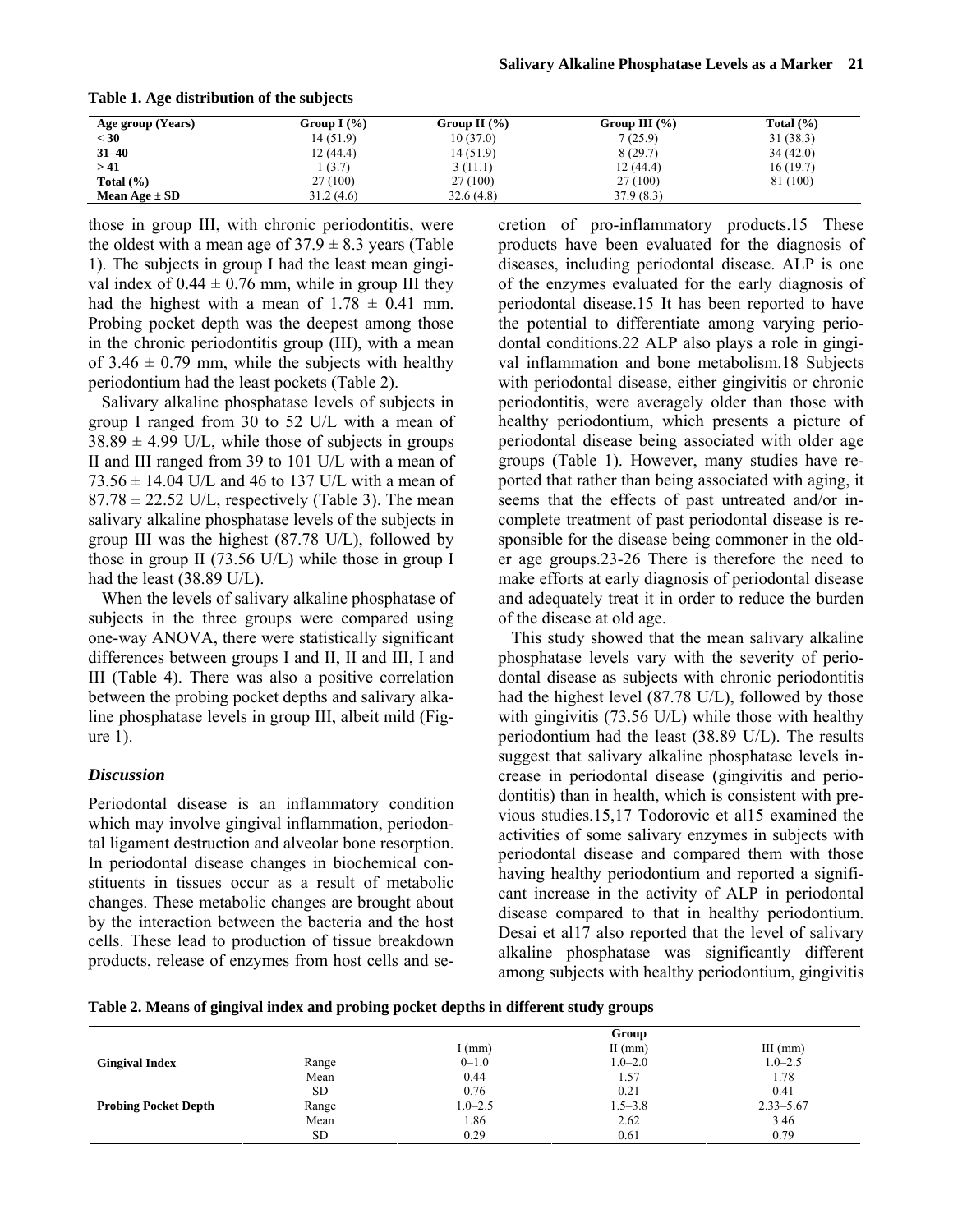|   | <b>Groups</b> | $S-ALP(U/L)$ |
|---|---------------|--------------|
|   | Range         | $30 - 52$    |
|   | Mean          | 38.89        |
|   | SD.           | ± 4.99       |
| П | Range         | $39 - 101$   |
|   | Mean          | 73.56        |
|   | SD.           | ± 14.04      |
| П | Range         | $46 - 137$   |
|   | Mean          | 87.78        |
|   | SD            | ± 22.52      |

**Table 3. Mean salivary alkaline phosphatase levels (S-ALP) in the three groups**

SD*: represents standard deviation* 

**Table 4. Comparison of the mean values of the measured clinical parameters and S-ALP levels assessed by one-way ANOVA** 

| parameters   | Groups | <b>P-values</b> | <b>Inference</b> |
|--------------|--------|-----------------|------------------|
| G.I          | I&II   | 0.001           | S                |
|              | П&Ш    | 0.021           | S                |
|              | Ш&І    | 0.001           | S                |
| Pocket depth | I&II   | 0.001           | S                |
|              | П&Ш    | 0.001           | S                |
|              | Ш&І    | 0.001           | S                |
| <b>ALP</b>   | I&II   | 0.001           | S                |
|              | П&Ш    | 0.006           | S                |
|              | Ш&І    | 0.001           | S                |

I: Healthy periodontium; II: Gingivitis; III: Chronic periodontitis.

and periodontitis. However, some other studies have reported differences that were not statistically significant when the ALP in periodontal health was compared with that in gingivitis and periodontitis.22,27 This is in contrast to the present study in which the difference between the healthy and periodontal diseases was statistically significant. This possibly could have been due to the effect of sociocultural differences between the studied groups.

The mean ALP was significantly higher in periodontitis as compared to gingivitis (Table 3), suggesting that ALP levels increase with increased severity in periodontal tissue destruction. This is consistent with the results of other studies, which also reported a highly significant difference in the mean ALP levels between these two groups.18,28 The increase in salivary alkaline phosphatase levels could be traced to increased activities of polymorphonuclear neutrophils (PMNs), osteoblasts and fibroblasts within the periodontal pocket as a result of persistent inflammation. The increased salivary ALP in periodontitis could also be associated with alveolar bone loss, with a small contribution from the serum.29 Comparison of salivary alkaline phosphatase levels in the three groups by one-way ANOVA showed a significant difference between the diseased and the healthy periodontium groups just the way the comparison of periodontal clinical parameters (GI and PD) did (Table 3). This showed that salivary alkaline phos-



**Figure 1. Correlation between salivary alkaline phosphatase levels (ALP) and probing pocket depths in group III.**

phatase levels may distinguish, in a similar way as the periodontal clinical parameters, varying periodontal conditions. This is similar to the findings by some other studies.18,22,27 This study also showed that ALP levels correlate significantly with pocket depth, suggesting that ALP will be able to adequately predict progression of periodontal disease. This is consistent with previous studies.15,17,18,30

## *Conclusion*

The difference in the levels of salivary alkaline phosphatase among the three groups implies that salivary alkaline phosphatase can actually differentiate the various periodontal conditions, with the possibility of earlier diagnosis of the disease than with the use of clinical parameters. The use of biomarkers should therefore be encouraged to enhance clinical practice.

#### *Acknowledgement*

We acknowledge the University of Ibadan/University College Hospital Ethics Committee for ethical approval of the study and sincerely appreciate all the patients who willfully participated in the study and the chemical laboratory scientist who carried out the spectrophotometric analyses.

## *Conflict of interest*

We declare that there was no conflict of interests in this study.

## *References*

1. Ababneh KT, Hwaj ZMFA, Khader YS. Prevalence and risk indicators of gingivitis and periodontitis in a multi-centre